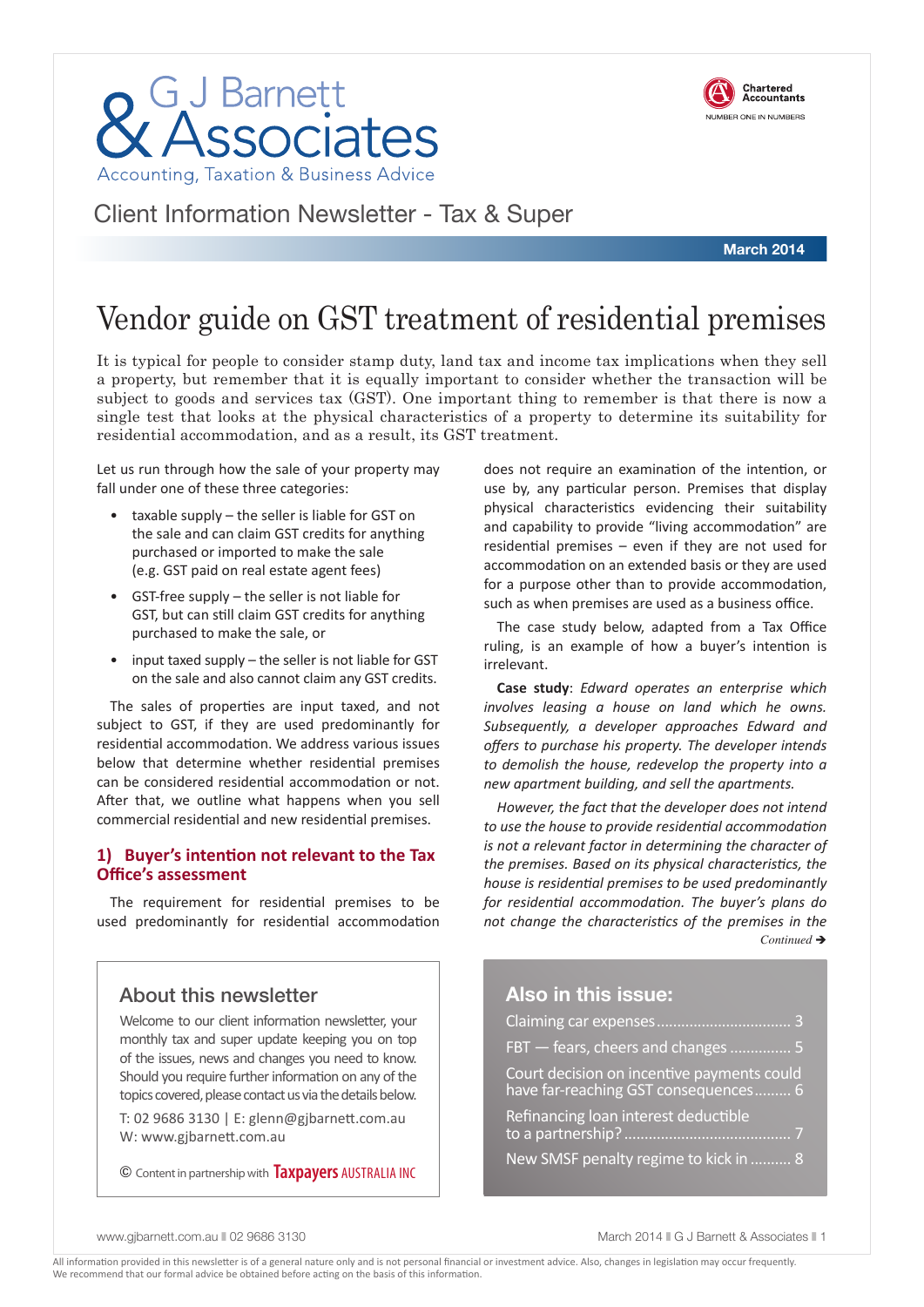#### Information Newsletter

#### GST treatment of residential premises (cont)

*hands of the supplier. As a result, the sale of the house is input taxed.*

#### **2) Fit for human habitation**

Residential premises are not fit for human habitation when they are in a dilapidated condition, which prevents them from being considered residential accommodation. They must also provide shelter and basic living facilities to be considered residential accommodation.

#### **3) Sale of other facilities together with a residential unit**

A supply of a residential apartment in a building may include a garage, car-parking space or storage area within the building complex. If these are supplied together within the residential unit, then the supply of these lots will be input taxed. If however they are sold separately, then they are not a sale of residential premises to be used predominantly for residential accommodation and will therefore be subject to GST.

#### **4) Premises used both for residential accommodation and for business purposes**

The supply of premises needs to be apportioned if part of it is not being used predominantly for residential accommodation. This is important for people running a business at home. For instance, if a residential premise is modified so that part of it is used as a business premise, the taxpayer will need to apportion the value of the supply of the premise between the taxable portion (that used for business) and the input taxed portion (the residential accommodation portion).

However, bear in mind that apportionment does not have to take place if merely one room of a residence is used for business purposes. For instance, if a room of a residential premise is used for office purposes without significant physical modification – like putting in furniture, shelving or communication lines – then this is not sufficient to require an apportionment. The whole of the sale or lease of these premises would be input taxed.

The case study that follows, again adapted from a Tax Office ruling, illustrates when a residential premise should be apportioned.



**Case study:** *Sharon decides to partly modify her house to use in her line of work as a doctor. She modifies an area of the house to provide office and consulting room space, an operating theatre, a waiting room and storage space for the business.* 

*The modifications result in the part of the premises consisting of the office, consulting room, operating theatre and car park no longer being residential premises used predominantly for residential accommodation.* 

*Alternatively, part of the premises is still designed predominantly for residential accommodation – comprising bedrooms, bathroom, kitchen, living room, lounge room and gardens.* 

*If Sharon later sells or leases the premises, she will need to apportion the value of the supply between the taxable and input taxed parts of the supply.* 

#### **5) Land included with building used for residential purposes**

There is no restriction on the area of land that can be included with a building to be considered residential premises. It differs according to circumstances. Taxpayers will need to look at the extent to which the physical characteristics of the land and building as a whole indicate that the land is part of the building for residential purposes.

However, vacant land cannot be residential premises because it is not capable of being occupied for residential accommodation as it does not provide shelter and basic living facilities.

As mentioned earlier, the sale of premises are input taxed to the extent that they are used predominantly for residential accommodation. However, sale of commercial residential premises and new residential

*Continued* →

DISCLAIMER: All information provided in this publication is of a general nature only and is not personal financial or investment advice. It does not take into account your particular objectives and circumstances. No person should act on the basis of this information without first obtaining and following the advice of a suitably qualified professional advisor. To the fullest extent permitted by law, no person involved in producing, distributing or providing the information in this publication (including Taxpayers Australia Incorporated, each of its directors, councillors, employees and contractors and the editors or authors of the information) will be liable in any way for any loss or damage suffered by any person through the use of or access to this information. The Copyright is owned exclusively by Taxpayers Australia Inc (ABN 96 075 950 284).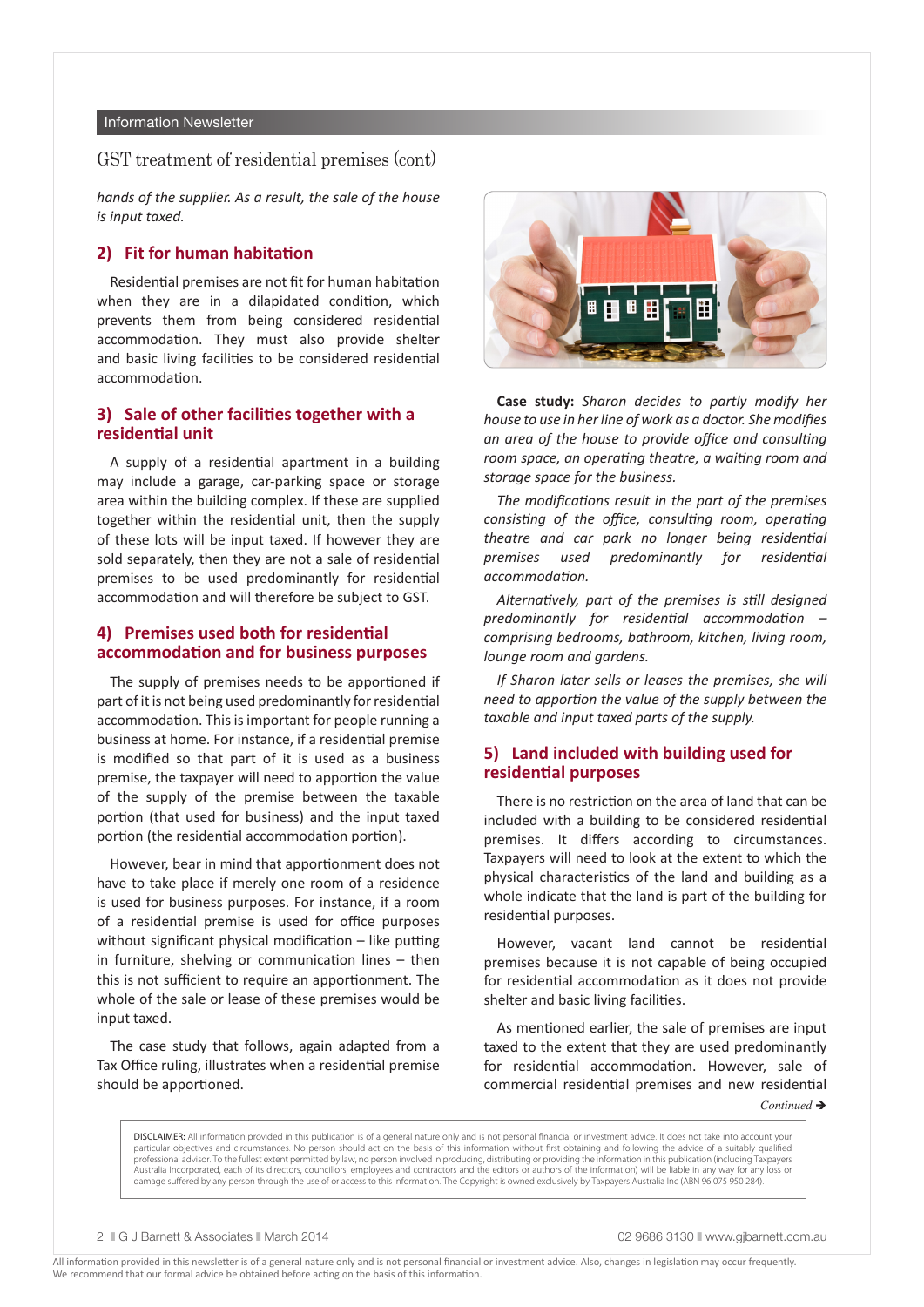#### GST treatment of residential premises (cont)

premises – other than those used for residential accommodation before December 2, 1998 – are not input taxed and are therefore subject to GST.

#### **Commercial residential premises**

Commercial residential premises include the below:

- a) a hotel, motel, inn, hostel or boarding house
- b) premises used to provide accommodation in connection with a school
- c) a ship that is mainly let out on hire
- d) a ship that is mainly used for entertainment or transport or a marine at which one or more of the berths are occupied by ships used as residences
- e) a caravan park or a camping ground, or
- f) anything similar to the residential premises described in paragraphs (a) to (e).

Consult this office to find out more about the specific characteristics of the commercial residential premises. There are also variations on the places outlined that are still considered commercial residential premises, so be sure to seek advice.

#### **New residential premises**

A new residential premise is one that:

- has not been sold as a residential premise previously
- has been created through substantial renovations (consult this office to find out what constitutes "substantial renovation"), or
- is a new dwelling that has replaced an existing dwelling on the same land.

"Off the plan" sales and newly built homes are considered sales of new residential premises. Once the property has been continuously rented for five years however, it ceases to be a new residential premise.

Consult this office before selling a property, be it commercial or residential, to find out what the GST implications of the sale will be.  $\blacksquare$ 

## Car expenses – a very popular deduction, but you've got to get it right

Each year, the Tax Office reports that work-related expenses are the most common type of tax deduction claimed, and it also reports that one of the most popular of work-related claims is for vehicle expenses.

Vehicle expenses are a very regulated area for claiming deductions, so good guidance on making car expense claims is essential to stay on the right side of the taxman. It is not generally allowed, for example, to claim the cost of trips between home and work, even if you do minor work-related tasks on the way (such as for example picking up the mail from your employer's post office box).

This is also the case where you may be called into work while otherwise at home (if you were "on call" for example), or if you worked shifts that are outside usual work hours. The fact that there happens to be no public transport near where you work also generally doesn't make a difference.

#### **Allowable claims**

The rules do allow a claim however if you need to drive in order to carry bulky items (like an extension

ladder, for example) that can't be left at the workplace, or you have multiple sites that you travel between as part of your employment.

Claims can also be made if your home is a "base" of work (and you travelled from there to another site, such as a client's premises, to continue that work). You can also make a claim if you have a second job and travel directly from one workplace to another.

Car expenses are costs resulting from using your car for work (that is, to produce assessable income). But these deductions are only for "cars" and are not for other vehicles such as motorcycles, utes or vans (with a one-tonne capacity, or any vehicle with a nine or more passenger capacity).

Expenses for these vehicles are treated as "travel" expenses, as are costs for short-term car hire, bridge and road tolls, parking fees and such (but you must be eligible to make such claims — check with this office).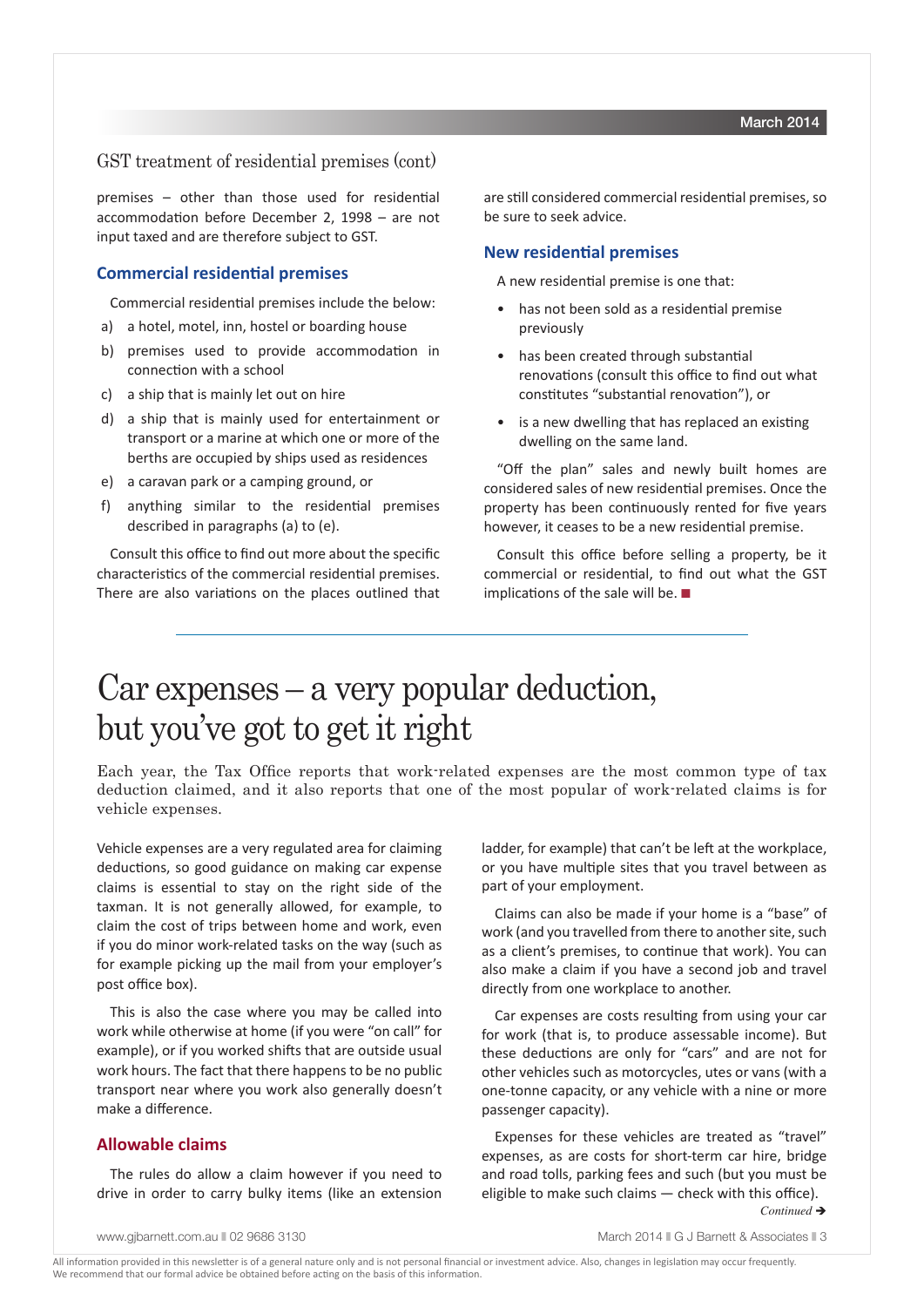#### Claiming car expenses (cont)



#### **The methods**

To claim legitimate car expenses, the first step is to work out (and record) how many of the kilometres travelled are business kilometres. After that, there are four methods to choose from, and you can take up whichever of these methods give you the largest deduction – provided you have the back-up evidence if the Tax Office asks for it.

The four options to determine car expense deductions are:

- 1. cents per kilometre
- 2. 12% of original value
- 3. one-third of actual expenses, and
- 4. the logbook method.

#### *1. The cents per kilometre method*

The cents per kilometre method can be used to claim up to a maximum of 5,000 business kilometres per year (but no more than 5,000). You do not need written evidence, but you may need to be able to show how you worked out your business kilometres.

The number of kilometres is multiplied by a cents per kilometre rate based on the engine size of the vehicle used. This ranges from 63 cents for a 1.6 litre or less engine to 75 cents for a 2.601 litre or more engine. Hybrid cars are still based on the petrol driven cylinder volume. The resulting figure is divided by 100 to arrive at the amount you can claim in dollars.

#### *2. The 12% of original value method*

The 12% of original value method takes that portion of your car's original value as the claimable amount and you can travel more than 5,000 business kilometres in the claim period. If you bought the car, then 12% of the cost is used. If it is leased, a market value from the time you leased it is used.

But this method has a limitation applied for "luxury" cars, where a maximum cost is set and is indexed each year. It is \$57,466 for the 2013-14 financial year.

#### *3. The one third of actual expenses method*

The one third of actual expenses method is just as it sounds (and does not take in purchase price or include capital costs such as improvements to the vehicle). But you will need to have receipts for fuel and oil costs, or use the odometer records to calculate a reasonable estimate.

All other car expenses need to be recorded, as will the make and model, engine capacity and registration number. You can travel more than 5,000 kilometres, but may need to show how you worked these business kilometres out. The limit of \$57,466 also applies (which does not include GST by the way).

#### *4. The logbook method*

The logbook method requires that you record each car expense (in a logbook, naturally – you can get a blank one at most newsagents). The logbook needs to be kept for at least 12 weeks.

Your claim is worked out on the business use percentage for each expense (and again, not the purchase price or improvements). You will need to keep odometer readings and records of all other car expenses, and use the logbook to work out the percentages.

#### **Input tax credit claims**

If you are registered for GST you will need all the carrelated invoices to claim back the right amount of input tax credits. You will again need to know the business kilometres to work out the percentage. Only expenses made for a "creditable purpose" are eligible for input tax credit claims.

One interesting, and perhaps unintended, benefit for employers is that where a car is supplied to an employee, and that employee uses the vehicle for part-private uses, the employer can still claim input tax credit entitlements at the full amounts, unaffected by this employee private use. This is because the Tax Office views the use of the car by the employer (giving the employee the benefit of using it) as still qualifying as a "creditable purpose", and therefore entitling the employer to claim full input tax credits.

For the one third of actual expenses and the 12% of original value methods, you can make a claim of one third of the input tax credits included in the cost. With the logbook method, the percentage of business use determines the extent of input tax credit claim.

Since car expenses are the most claimed workrelated expense, be sure to consult this office on what constitutes an allowable claim adn which if the four claiming methods will work out best for your  $circumstances.$ 

<sup>4</sup> **n** G J Barnett & Associates **n** March 2014 **1998** 120 and the community of the community of the community of the community of the community of the community of the community of the community of the community of the comm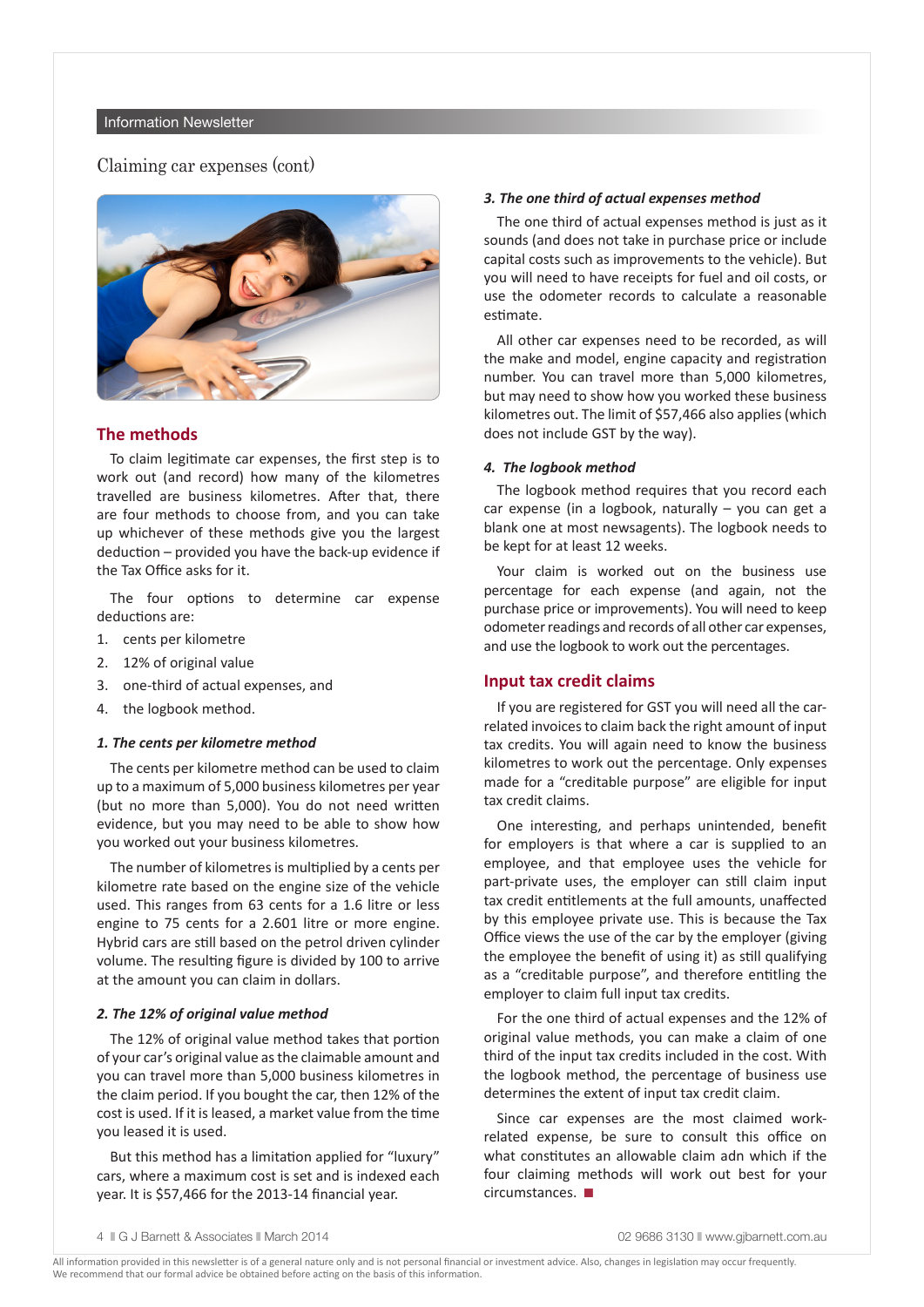### FBT – fears, cheers and changes

The current FBT year is just wrapping up, and it has been a period of potential turmoil with the proposal to scrap the statutory formula method for calculating car benefits. However not long after this landed on the legislative table it was swept off it again by the current government. So the status quo remains in this area of FBT law. But it may have served as a distraction from some other important adjustments, one of which is that the FBT rate is increasing come April 1.

The increase to the FBT rate (and gross-up rates) comes about due to the Medicare levy increasing from 1.5% to 2% of taxable income from July 1, 2014. The boost to the levy is to be directed to the DisabilityCare Australia Fund. Consequently, the FBT rate will increase from its present 46.5% to 47%, but comes into force earlier (for the FBT year commencing April 1, 2014).

Type 1 and type 2 gross-up rates are also affected, and ultimately the grossed-up taxable value of fringe benefits provided. The rate for type 1 benefits increases from 2.0647 to 2.0802, and type 2 from 1.8692 to 1.8868, both from April 1. For employers, the additional FBT payable due to the increase (in percentage terms for each dollar of benefit provided) is 1.83% for type 1 benefits and 2.03% for type 2 benefits.

Note that the higher gross-up formula was introduced to avoid allowing employers the benefit of claiming GST input tax credits for items bought for the private use of employees. The higher gross-up effectively recovers the input tax credit that an employer can obtain in providing a fringe benefit.

Also the Tax Office recently changed the lodgement due date for 2014 FBT returns that are lodged electronically through this office. This deadline is now June 25, 2014. Payment of any outstanding FBT is still due by May 28.

The Tax Office also revealed in its compliance program for 2013-14 that it will be actively pursuing non-lodgement of FBT returns. It will be focusing on employers that may have FBT obligations but that are not in the FBT system, indicating that this will be achieved through the use of third-party information for example, where motor vehicles are registered in the business name, but no FBT return has been lodged or employee contributions disclosed.

In July 2013, the Tax Office issued 10,000 letters to employers that may have an FBT obligation in respect of a motor vehicle registered in the business name. It will not be surprising to see such campaigns continue

for 2013-14 given that car fringe benefits accounts for a significant slice of FBT revenue. This will be the case given that the statutory formula method remains as an option for valuing car fringe benefits, as mentioned above.

Tax and FBT issues in relation to the Living Away From Home Allowance (LAFHA) continue to test both employers and employees, with some of the central concerns emanating from amendments made to the LAHFA provisions that limit the FBT concession available when providing such benefits to certain employees.

Apart from fly-in fly-out or drive-in drive-out workers, the concessional treatment is limited to employees who:

- maintain a home in Australia (at which they usually reside) for their immediate use at all times while required to live away from that home for employment purposes
- will resume living at that home when no longer away from it for employment purposes
- incur expenses for accommodation, food and drink for a maximum of 12 months while at a particular work location, and
- have provided their employer with a declaration that they are living away from their home.

There are some further substantiation requirements, depending on employee circumstances. In working out an employer's FBT liability, the taxable value of LAFHA fringe benefits provided to eligible employees can be reduced by:

- the amount of the employee's actual substantiated accommodation expenditure while living away from home for employment
- the amounts incurred for food and drink costs, less a statutory amount if applicable (note that "reasonable amounts" for food and drink costs have been determined by the Tax Office — ask this office for these).

The tax treatment of expenditure incurred under LAHFA arrangements can be quite complex, and it is advisable to seek advice on this matter. The Tax Office says it will embark on an educational campaign over the 2013-14 FBT year relating to these and other LAFHA sticking points. It has also made available several forms and declarations that may be relevant, depending on the circumstances of an employee. The relevant forms and declarations are available from this office.  $\blacksquare$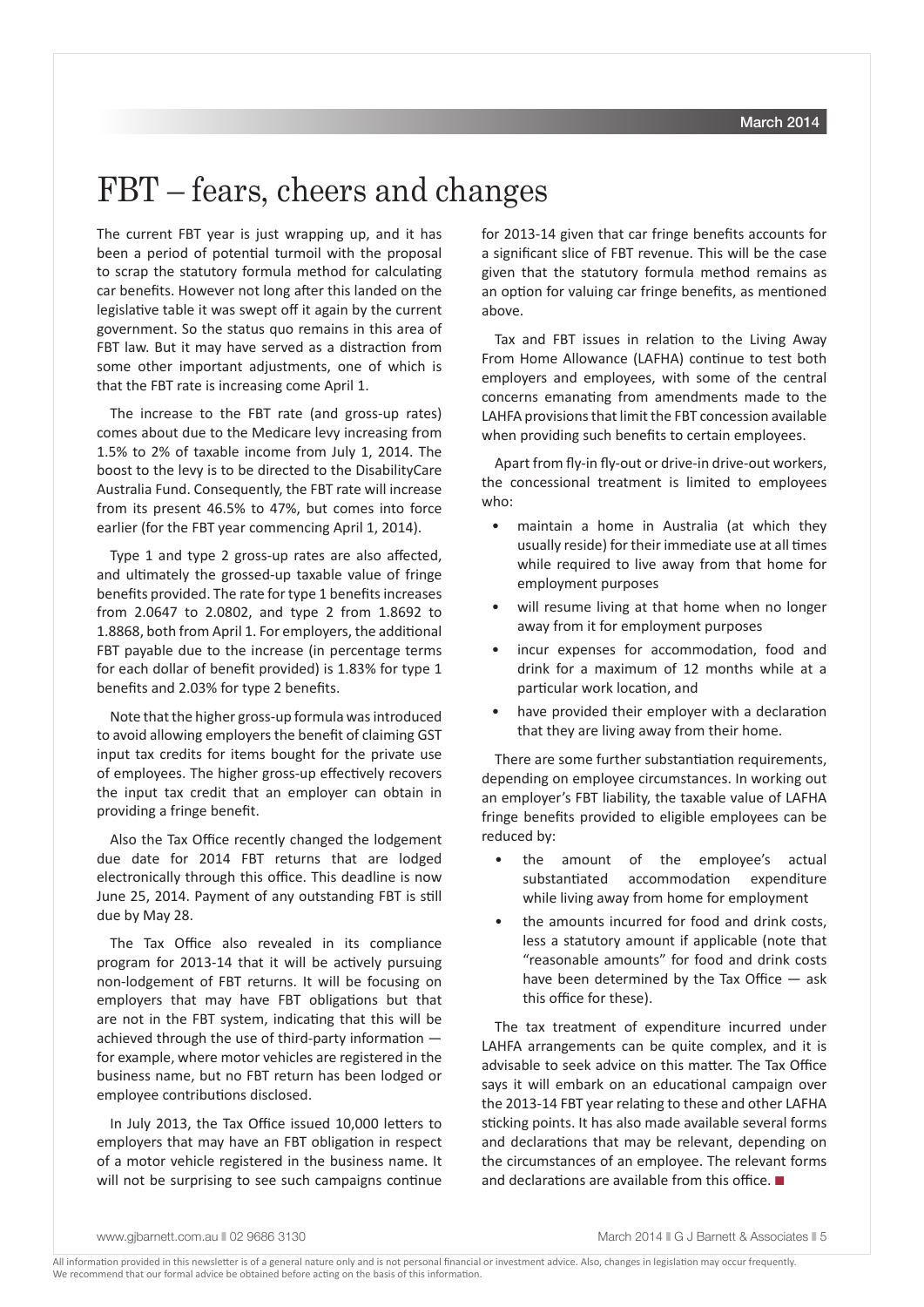## Court decision on trade incentive payments could have far-reaching GST consequences

A recent decision by the Full Federal Court dealt with the goods and services tax (GST) treatment of four types of manufacturer incentive payments made to a car dealership. However the decision, and the Tax Office's response, is likely to have an impact in the wider market, not just in the motor vehicle dealership industry.

The GST law in relation to identifying "supply" and "consideration for supply" are not industry specific. Therefore the interpretations and concepts that have been highlighted by the court case may have implications for business taxpayers in many other industries that use supplier rebate programs, incentive agreements and similar schemes.

In fact, should any business's circumstances reflect the decisions in the case and/or the Tax Office's administrative advice as offered in its "decision impact statement", that business may well be entitled to claim a refund. In fact, all business taxpayers should also take these factors into consideration before finalising any proposed future supplier rebate or incentive agreements.

#### **The case**

A business taxpayer, AP Group, ran a number of car dealerships, selling motor vehicles to end users. AP Group entered into dealership agreements with vehicle manufacturers and wholesale distributors, which included incentive payments such as the following:

- 1. Fleet rebate in some cases the dealer will have paid more for a car than if they were a fleet buyer, so the difference in price is paid to the dealer
- 2. Run-out model support payment the dealer receives payments by reference to cars earmarked from specified run-out stock (with no requirement to pass on any discount to end user)
- 3. Retail target incentive payments made to dealers that achieve sales volume targets
- 4. Wholesale target incentive orders placed within certain parameters for a qualifying period receive percentage discount on subsequent invoices, with payments not tied to sales made.

The Tax Office had taken the view that each of these attracted liability for GST, as they were "consideration for taxable supplies" under the GST rules. The taxpayer



however disagreed with this, with the resulting appeals and counter-appeals landing the case before the Full Federal Court.

#### **The outcome**

The end result from the AP Group case is that the first two of the above payments have been deemed to attract GST, while the last two do not. Basically this is because the Full Federal Court was of the view that the first two constitute "consideration" for the supply of cars to AP Group's customers. Therefore GST will specifically be payable on fleet rebates and run-out model support payments that have the characteristics of the examples in the case, however in more general terms similar incentive arrangements for businesses operating in industries other than vehicle retail may in fact also attract GST.

And a warning regarding motor vehicles that were subject to the luxury car tax (LCT) before the court decision – the LCT liability will increase as a result of the incentive payment being added to the consideration paid by the customer, or for cars that were just under the LCT threshold before may now be over it.

The Tax Office's decision impact statement (ask this office for a copy, or speak to us about it) makes it plain that the Tax Office may consider similar incentive agreements made in other industries to be "consideration for taxable supplies", but it says that this will be dependent on relevant facts and circumstances. It also says that it will prepare guidance for other industries.

The Tax Office has also announced that it is reviewing GST public rulings that discuss "supply" as well as "consideration for supply" to determine whether any revisions are necessary to these rulings. Consult this office for more if you have any concerns regarding this area of the tax law.  $\blacksquare$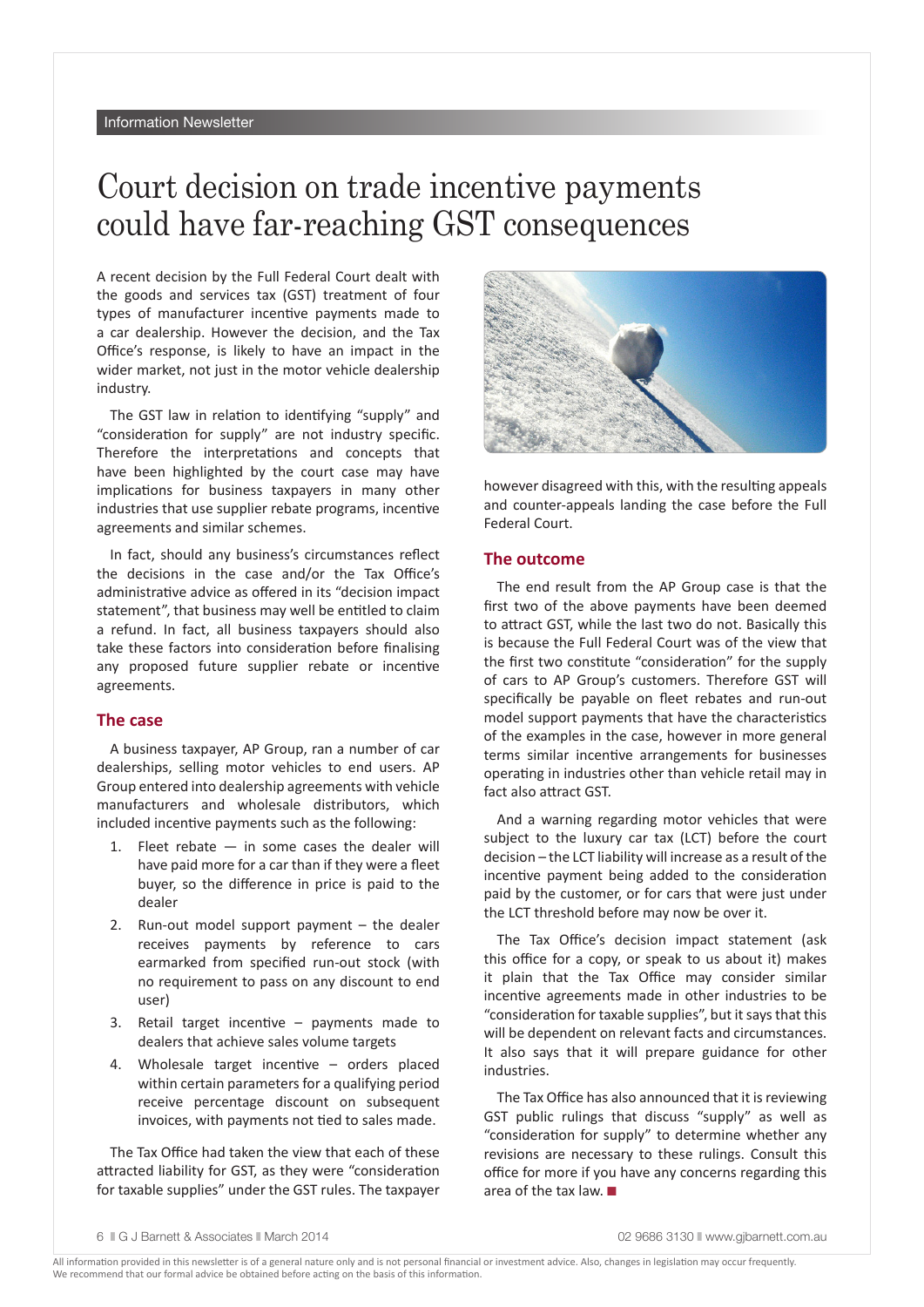### Loan interest can be deductible to a partnership

A general law partnership is formed when two or more people (and up to, but no more than, 20 people) go into business together. Partnerships are generally set up so that all partners are equally responsible for the management of the business, but each also has liability for the debts that business may incur.

#### **Partnership deduction for interest expenses**

A typical scenario when launching a business based on a general law partnership structure sees each partner advance some capital to start up the enterprise. As the income years come and go, each partner takes a share of the profit and counts this as part of their personal assessable income for tax purposes.

However as the business becomes established, or better yet proves to be viable and becomes a successful operation, there is likely to come a time when its working capital — which had been financed from each partner's pocket  $-$  can be refinanced through the partnership business borrowing funds.

For such partnerships, there is a "refinancing principle" under tax law that spells out some general principles governing the deductibility of loan interest in such circumstances.

As a general rule, interest expenses from a borrowing to fund repayment of money originally advanced by a partner, and used as partnership capital, will be tax deductible. This is covered in tax ruling TR 95/25 (you can ask this office for a copy).

The ruling states that to qualify for a tax deduction, the interest expense "must have sufficient connection" to the assessable income producing activities of the business, and must not be "of a capital, private or domestic nature".

However interest on borrowings will not continue to be deductible if the borrowed funds cease to be employed in the borrower's business or income producing activity. Nor will deductibility be maintained should borrowed funds be used to "preserve assessable income producing assets". There is also a limitation on deductibility of loan interest in that borrowings to repay partnership capital can never exceed the amount contributed by the partners.

The ability to make these interest expense deductions under the "refinancing principle" is generally limited to general law partnerships — and not tax law partnerships such as those used to jointly purchase an investment property. This principle would also not apply to companies or individuals. (There are very prescribed conditions where, for example, a company may make such a claim, but under very specific circumstances.)

#### **Other partnership facts and foibles**

Partnerships can be less expensive to set up as a business structure than starting business as a sole trader, as there will likely be greater financial resources than if you operated on your own. On the flip side however, you and your partners are responsible for any debts the partnership owes, even if you personally did not directly cause the debt.

Each partner's private assets may still be fair game to settle serious partnership debt. This is known as "joint and several liability"  $-$  the partners are jointly liable for each other's debts entered into in the name of the business, but if any partners default on their share, then each individual partner may be severally held liable for the whole debt as well.

Other general factors to note about partnerships include:

- the business itself doesn't pay income tax. Instead, you and your partners will each need to pay tax on your own share of the partnership income (after deductions and allowable costs)
- the business still needs to lodge a tax return to show total income earned and deductions claimed by the business. This will show each partner's share of net partnership income, on which each is personally liable for tax
- if the business makes a loss for the year, the partners can offset their share of the partnership loss against their other income
- a partnership does not account for capital gains and losses; if the partnership sells a CGT asset, then each partner calculates their own capital gain or loss on their share of that asset
- the partnership business is not liable to pay PAYG instalments, but each partner may be, depending on the levels of their personal income
- as a partner you will need to take care of your super arrangements, as you are not an employee of the business, and
- money drawn from the business by the partners are not "wages" for tax purposes.

Lastly, as with any business, the partnership will need an ABN and will need to register for GST if the business's annual turnover is more than \$75,000 (before GST).  $\blacksquare$